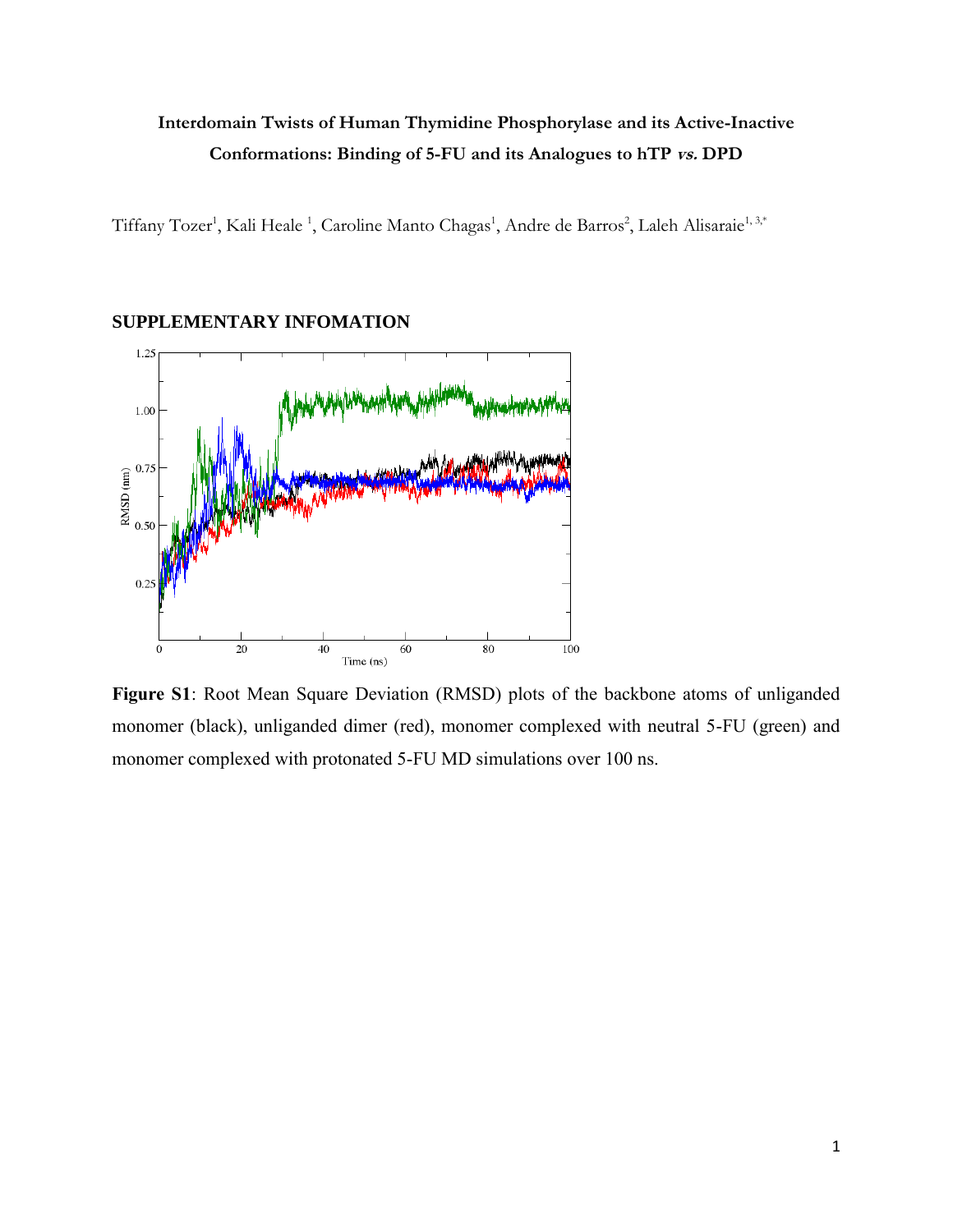MAALMTPGTGAPPAPGDFSGEGSQGLPDPSPEPKQLPELIRMKRDGGRLSEADIRGFVAA --------------------------------LFLAOEIIRKKRDGHALSDEEIRFFING  $: : \star$  \*\*\*\* \*:.  $: \star$ . :: . VVNGSAOGAOIGAMLMAIRLRGMDLEETSVLTOALAOSGOOLEWPEA-WROOLVDKHSTG YTNGDIPDYOMSALAMAIYFRGMTEEETAALTMAMVOSGEMLDLSS--IRGVKVDKHSTG IRDNTISEGOIAALAMTIFFHDMTMPERVSLTMAMRDSGTVLDWKSLHLNGPIVDKHSTG \*: .\*: \*:\* :: \* \* \*\* \*: .\*\* \*: . . . . \*\*\*\*\*\*\*  $\mathbb{Z}^n$ GVGDKVSLVLAPALAACGCKVPMISGRGLGHTGGTLOKLESIPGFNVIOSPEOMOVLLDO GVGDTTTLVLGPLVASVGVPVAKMSGRGLGHTGGTIDKLESVPGFHVEISKDEFIRLVNE GVGDVTSLMLGPMVAACGGYIPMISGRGLGHTGGTLOKLESIPGFDIFPDDNRFREIIKD \*\*\*\* .:\*:\*.\* :\*<mark>:</mark> \* : :\*\*\*\*\*\*\*\*\*\*\*\*<mark>\*\*\*\*\*\*:\*\*\*.: . ..: .:.:</mark> AGCCIVGOSEOLVPADGILYAARDVTATVDSLPLITASILSKKLVEGLSALVVDVKFGGA NGIAIIGOTGDLTPADKKLYALRDVTATVNSIPLIASSIMSKKIAAGADAIVLDVKTGAG VGVAIIGQTSSLAPADKRFYATRDITATVDSIPLITASILAKKLAEGLDALVMDVKVGSG AVFPNOEOARELAKTLVGVGASLGLRVAAALTAMDKPLGRCVGHALEVEEALLCMDGAGP AFMKKLDEARRLARVMVDIGKRVGRRTMAVISDMSQPLGYAVGNALEVKEAIETLKGNGP AFMPTYELSEALAEAIVGVANGAGVRTTALLTDMNOVLASSAGNAVEVREAVOFLTGEYR \*.: . : :, \*\*..:\* :, \* \*, \* :: \*, \* . ..\*.\*:\*\*\*.\*\*: : \* PD-LRDLVTTLGGALLWLSGHAGTOAQGAARVAAALDDGSALGRFERMLAAQGVDPGLAR HD-LTELCLTLGSHMVYLAEKAPSLDEARRLLEEAIRSGAAIAAFKTFLAA0GGDASVVD NPRLFDVTMALCVEMLISGKLAKDDAEARAKLOAVLDNGKAAEVFGRMVAAQKGPTDFVE  $*$  :: :  $*$  :: . \* ALCSGSPAERROLLPRAREOEELLAPADGTVELVRALPLALVLHELGAGRSRAGEPLRLG DLD---------KLPKAAYTSTVTAAADGYVAEMAADDIGTAAMWLGAGRAKKEDVIDLA NYA--------KYLPTAMLTKAVYADTEGFVSEMDTRALGMAVVAMGGGRRQASDTIDYS \*\* \*  $\frac{1}{2}$  ,  $\frac{1}{2}$  ,  $\frac{1}{2}$  ,  $\frac{1}{2}$  ,  $\frac{1}{2}$  ,  $\frac{1}{2}$  ,  $\frac{1}{2}$  ,  $\frac{1}{2}$  ,  $\frac{1}{2}$  ,  $\frac{1}{2}$  ,  $\frac{1}{2}$  ,  $\frac{1}{2}$  ,  $\frac{1}{2}$  ,  $\frac{1}{2}$  ,  $\frac{1}{2}$  ,  $\frac{1}{2}$  ,  $\frac{1}{2}$  ,  $\frac{1}{2}$  ,  $\frac{1$ VGAELLVDVGORLRRGTPWLRVHRDGPALSGPOSRALOEALVLSDRAPFAAPSPFAELVL VGIVLHKKIGDRVOKGEALATIHSNRPDVLD-VKEKIEAAIRLSPOPVARPPLIYETIV-VGFTDMARLGDOVDGORPLAVIHAKDENNWOEAAKAVKAAIKLADKAPESTPTVYRRISE  $\mathbb{R}^*$  .  $***$  $1*111$  $\mathbf{1}$  and  $\mathbf{2}$  and  $\mathbf{3}$  and  $\mathbf{4}$  and  $\mathbf{5}$  and  $\mathbf{5}$  and  $\mathbf{6}$  and  $\mathbf{7}$  and  $\mathbf{8}$ **PPQQ**  $- - - - - -$ 

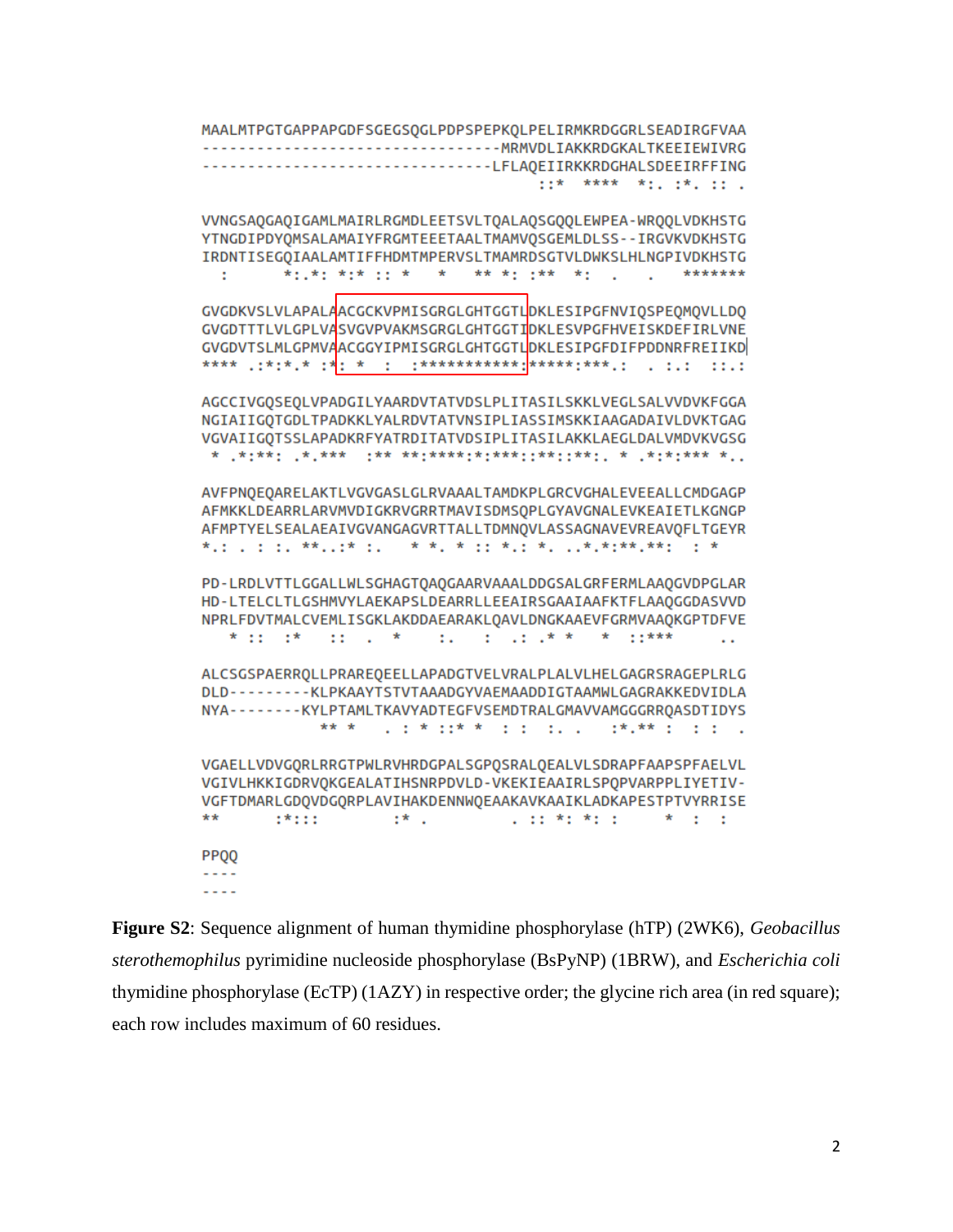

**Figure S3**: Number of hydrogen bonds between 5-FU and water in the monomer complex with protonated 5-FU. Number of hydrogen bonds is shown in cyan and number of pairs within 0.35 nm is shown in magenta; running averages of each are in black. Each running average single point was generated by averaging 100 frames.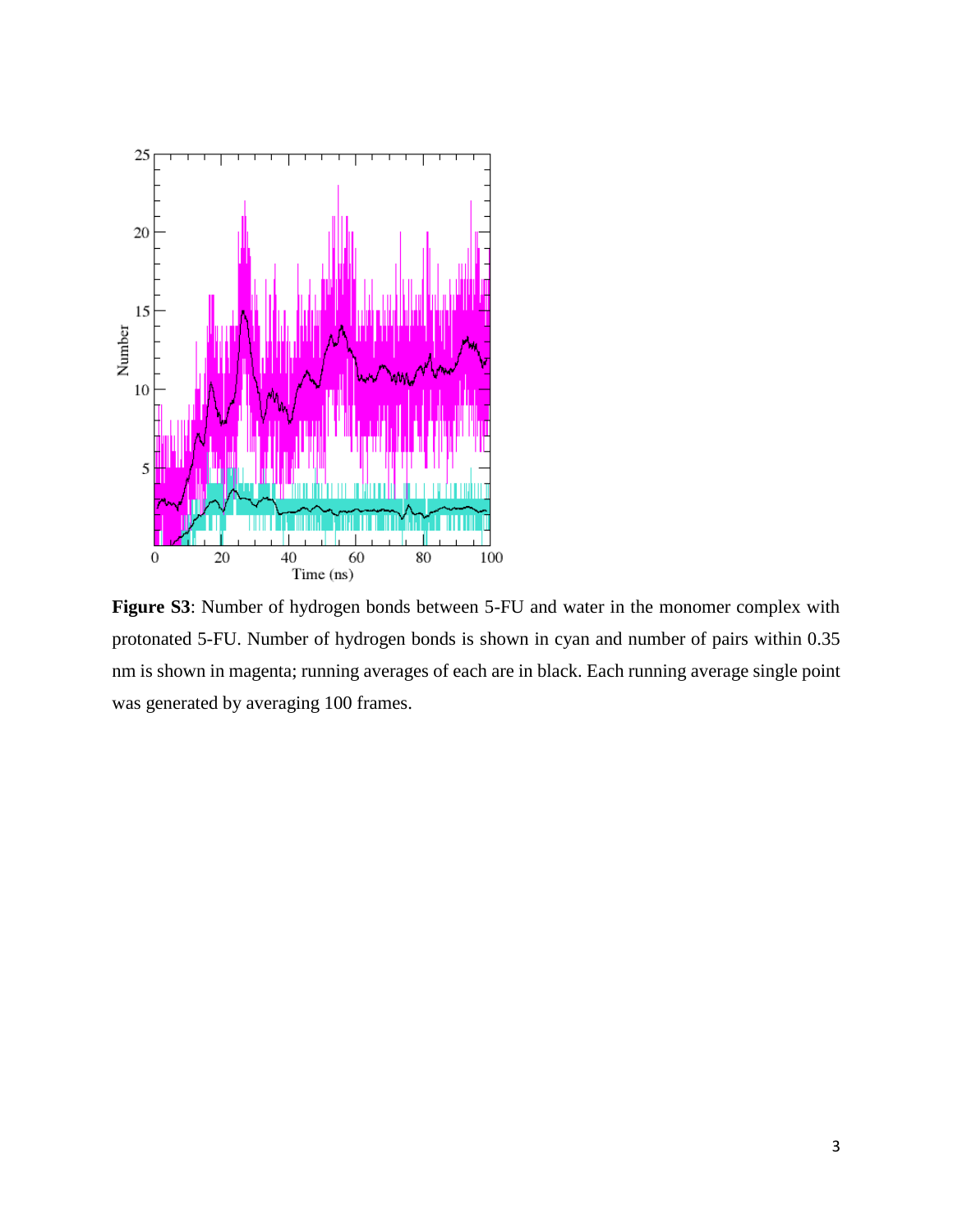

**Figure S4:** RMSF of the dimer bound to neutral ligands (green) and unliganded dimer (red)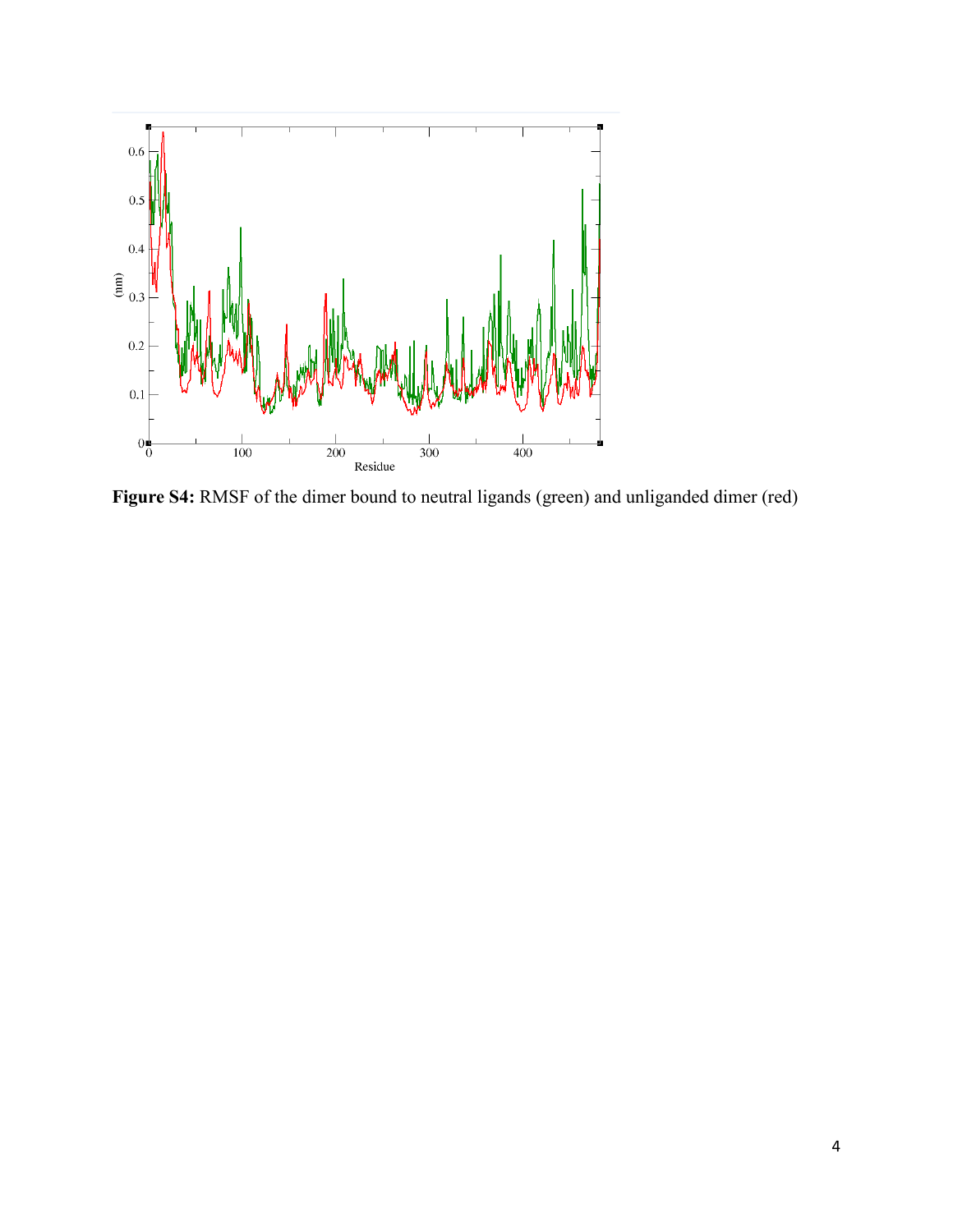

**Figure S5**: Plots of distance between the centre of mass of α-domain part A and α/β-domain part A of the unliganded monomer. Distance in x direction (red), y direction (green), z direction (purple) and absolute distance (orange) with running average (black). Each running average single point was generated by averaging 100 frames.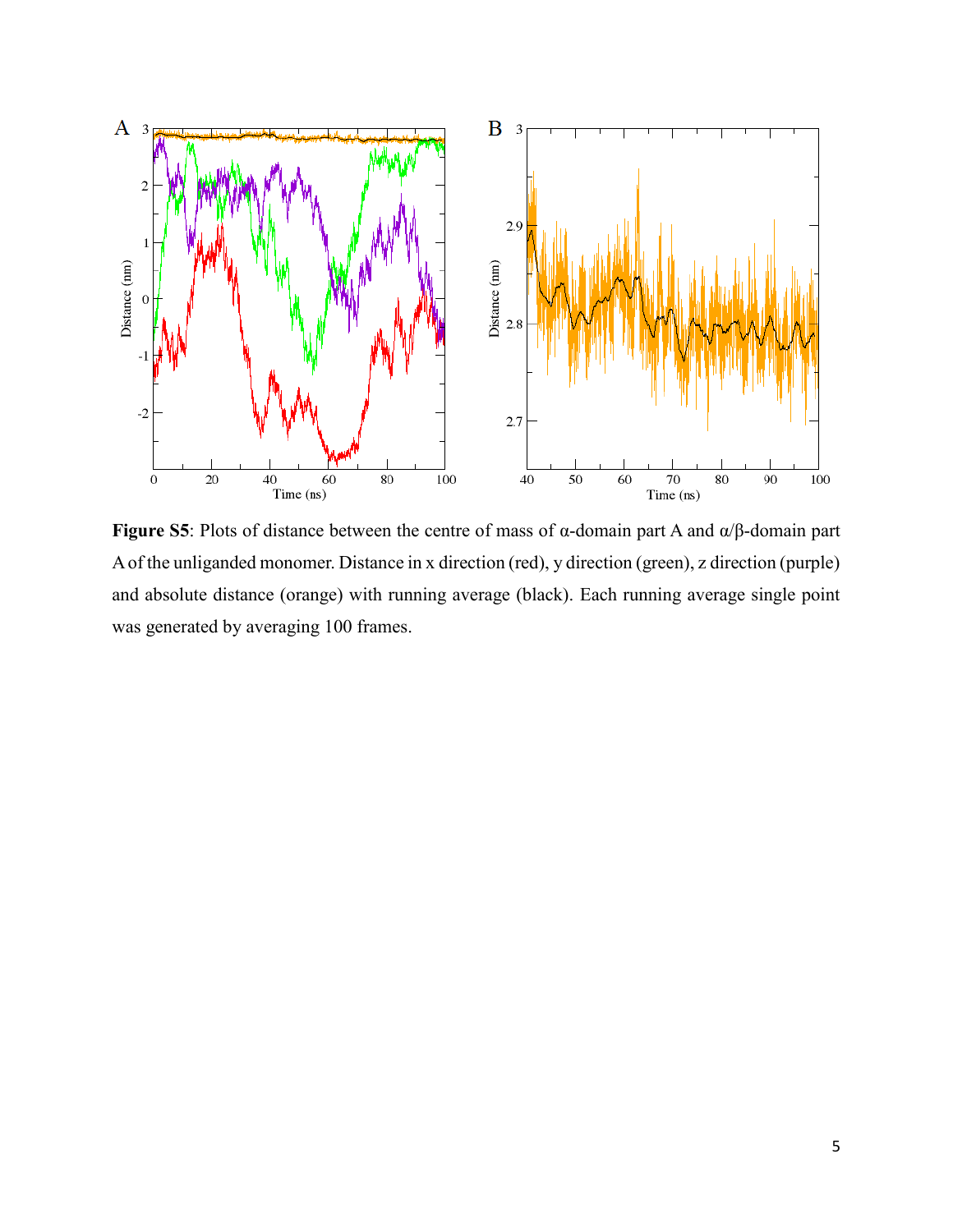

Figure S6: Helicity of A) a new small helix in hinge 1 and B) helix 5 in the unliganded monomer after convergence to 100 ns.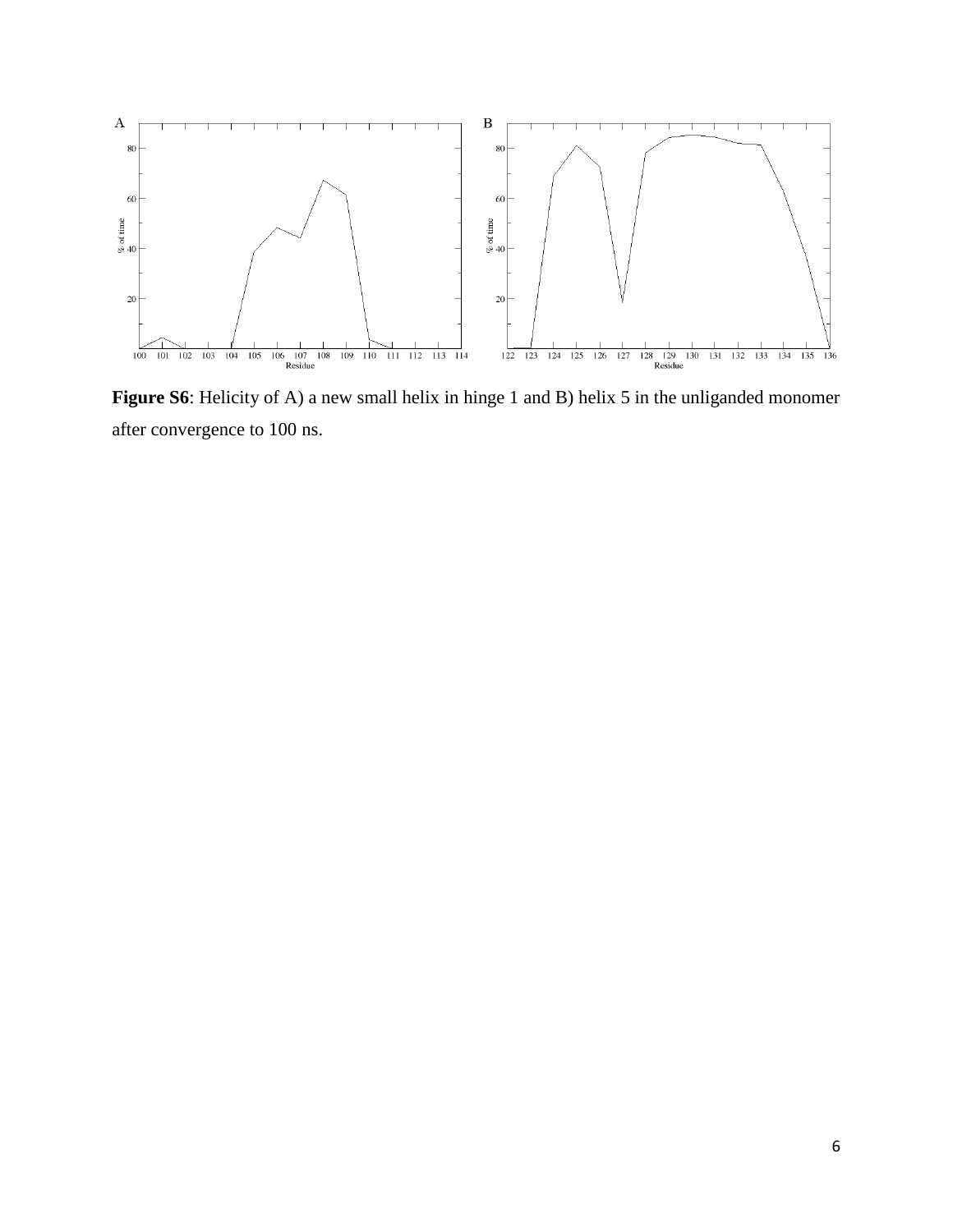

**Figure S7**: Angle between two planes of α-domain part A and α/β-domain part A (brown) with running average (black) in the unliganded monomer. Each running average single point was generated by averaging 100 frames.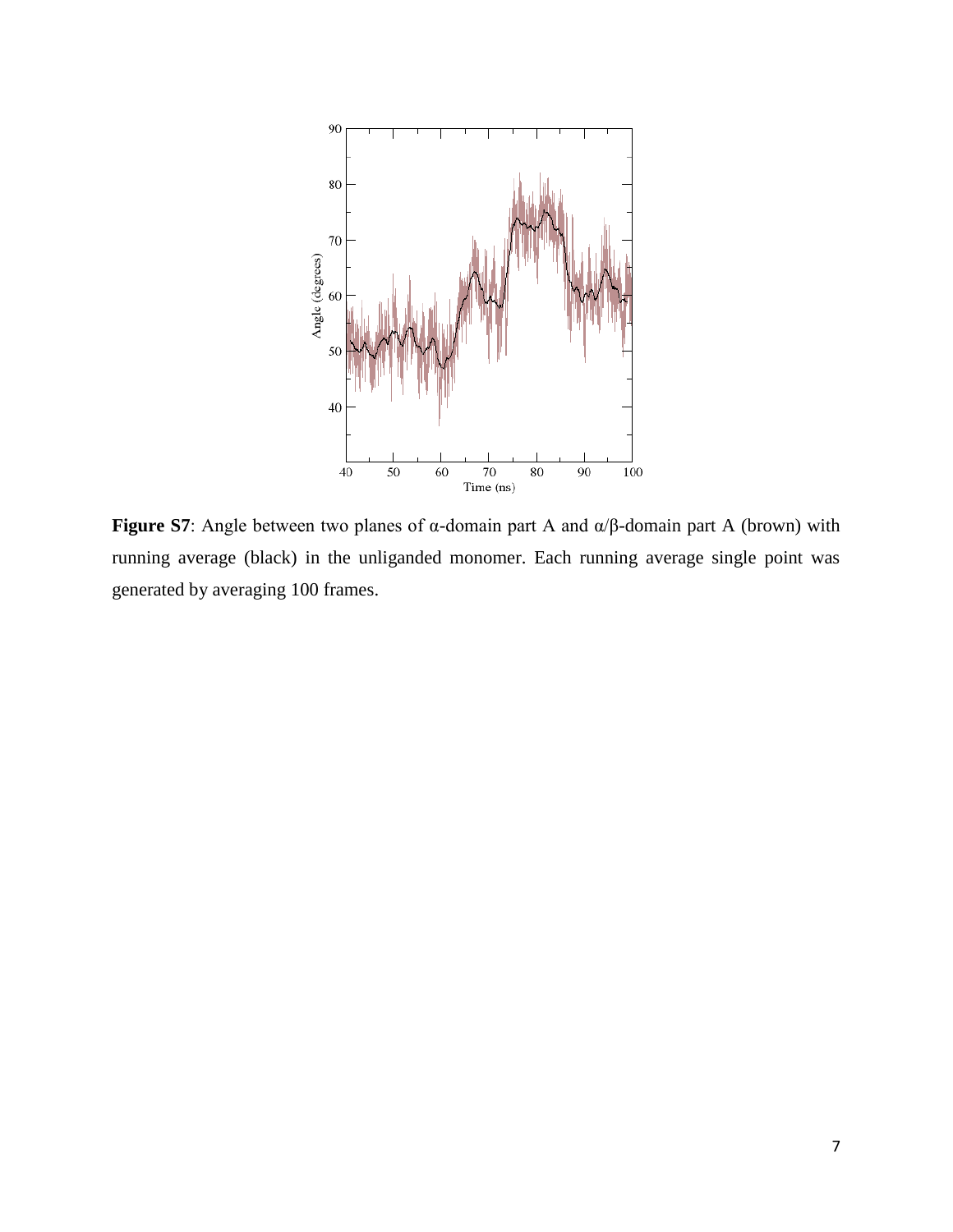

**Figure S8**: The running average angle between two planes (blue) and average distance between two centres of mass (green) of α-domain part A and α/β-domain part A of the unliganded monomer. Each running average single point was generated by averaging 100 frames.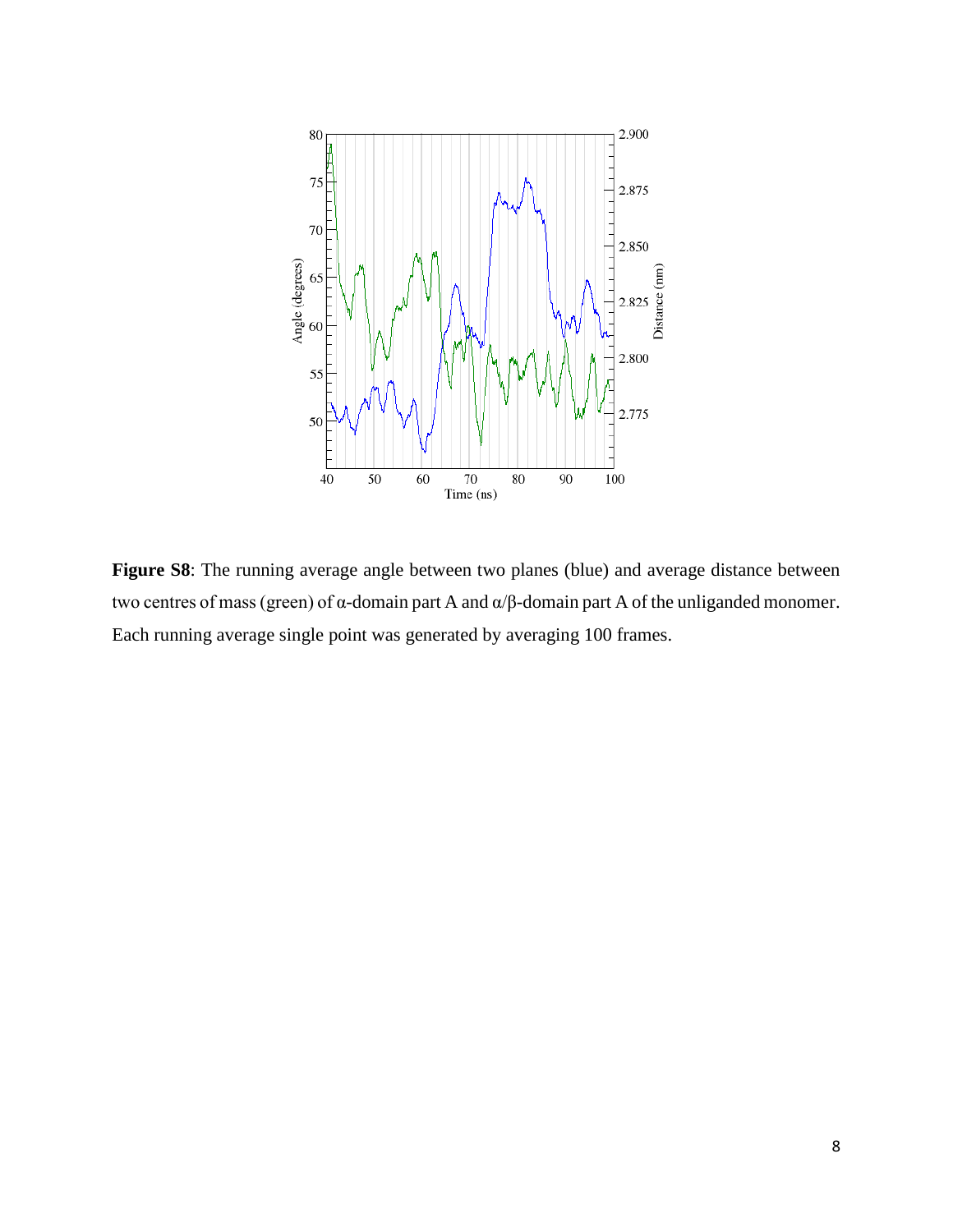

**Figure S9**: Residues with increased fluctuation of A) α-domain part A and B) α/β-domain part A (in red and purple respectively) in the unliganded monomer.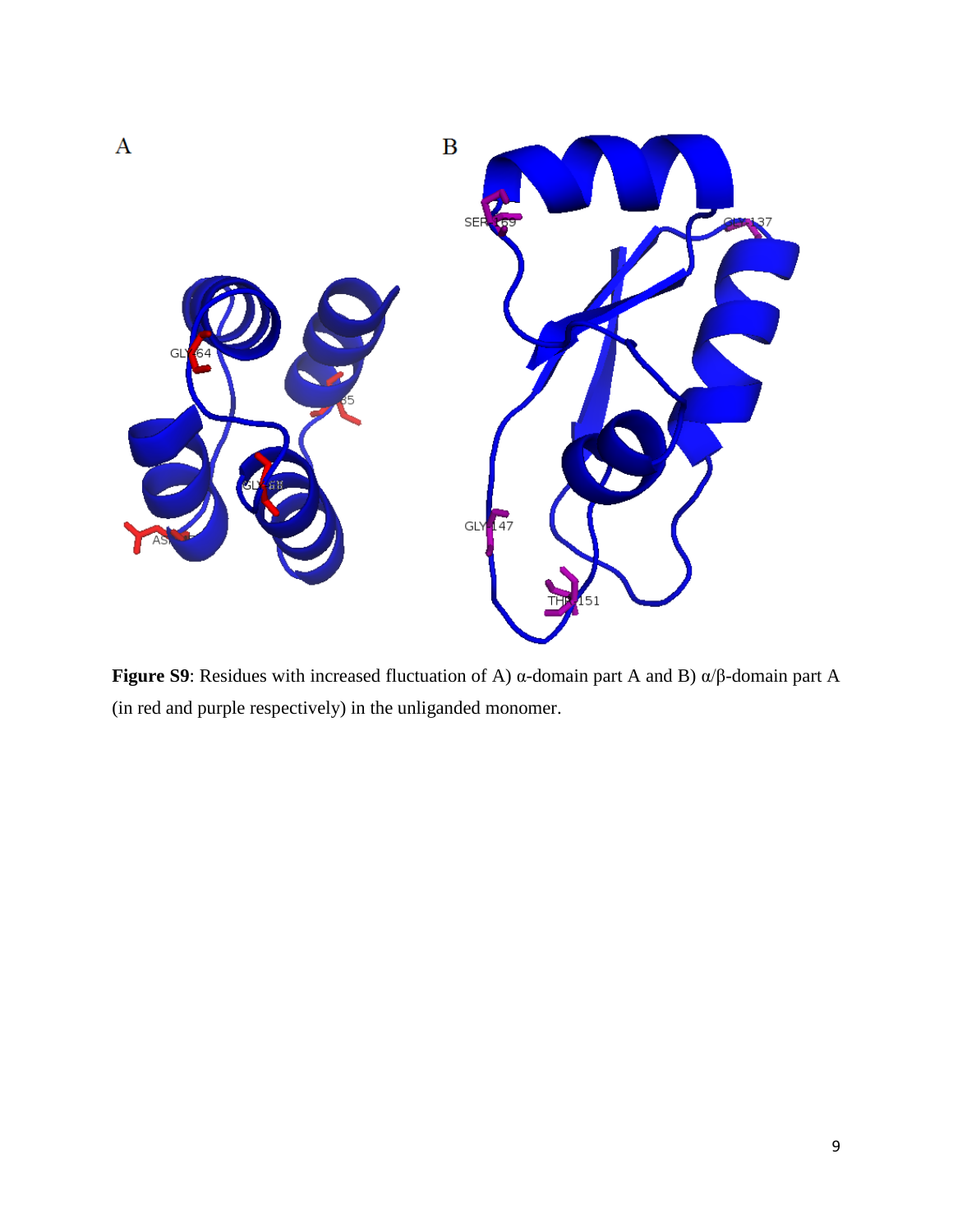

**Figure S10**: Plots of distance between the centre of mass of α-domain part B and α/β-domain part B of the unliganded monomer. Distance in x direction (red), y direction (green), z direction (purple) and absolute distance (orange) with running average (black). Each running average single point was generated by averaging 100 frames.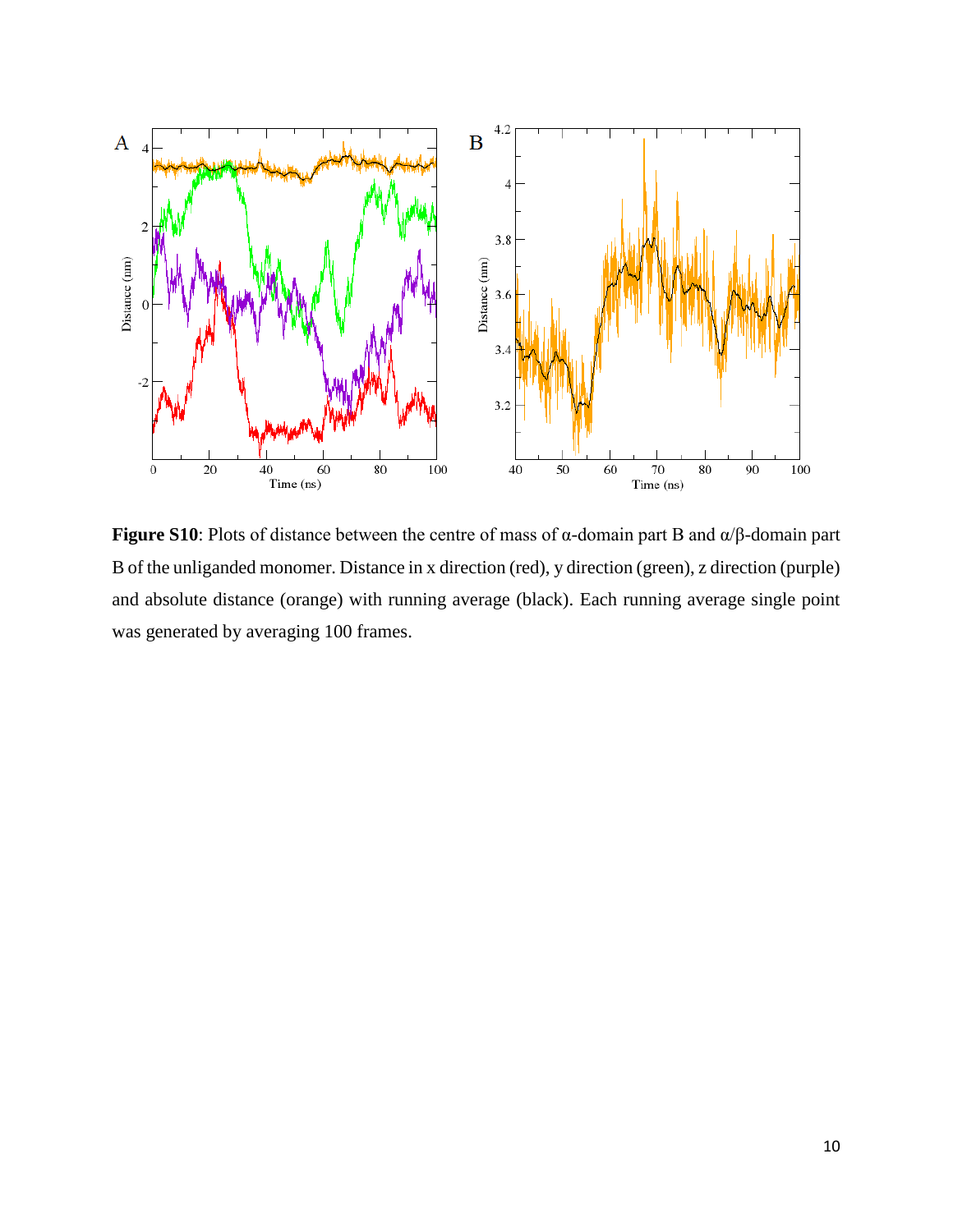

**Figure S11**: The running average distance between centres of mass plots of  $\alpha$ -domain and  $\alpha/\beta$ domain (panel A) and angle between two planes of α-domain part A and α/β-domain part A (panel B) of unliganded monomer (black), unliganded dimer (red), monomer complexed with neutral 5- FU (green) and monomer complexed with protonated 5-FU (blue). Each running average single point was generated by averaging 100 frames.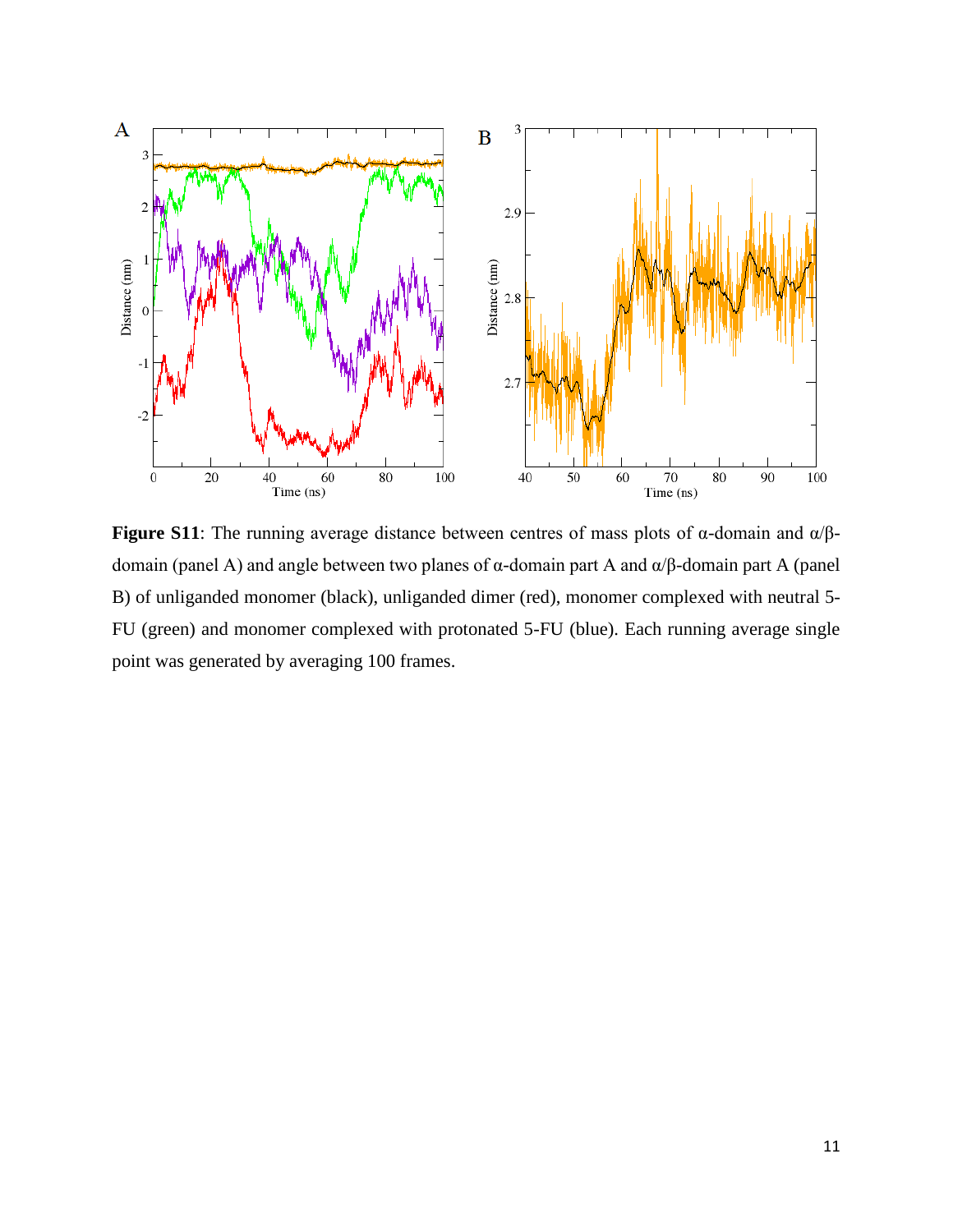

**Figure S12:** The running average distance between centres of mass plots of α-domain and α/βdomain (A) and angle between two planes of α-domain part A and α/β-domain part A (panel B) of unliganded monomer (black), unliganded dimer (red), monomer complexed with neutral 5-FU (green) and monomer complexed with protonated 5-FU (blue). Each running average single point was generated by averaging 100 frames.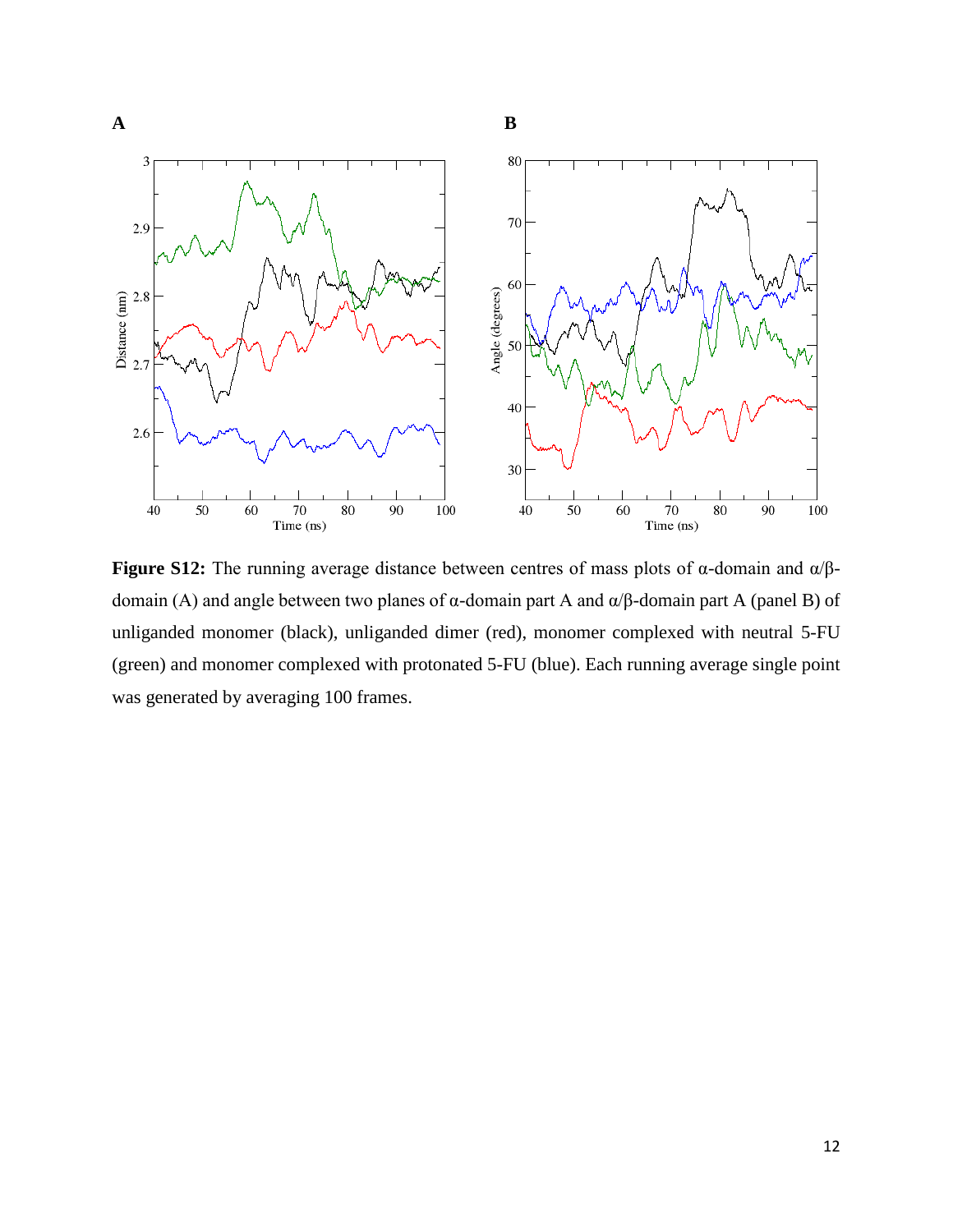

**Figure S13:** The Uracil fragment (magenta) in the binding site of (A) DPD and (B) in the hTP. The positive electrostatic surface (blue) and the negative (red).